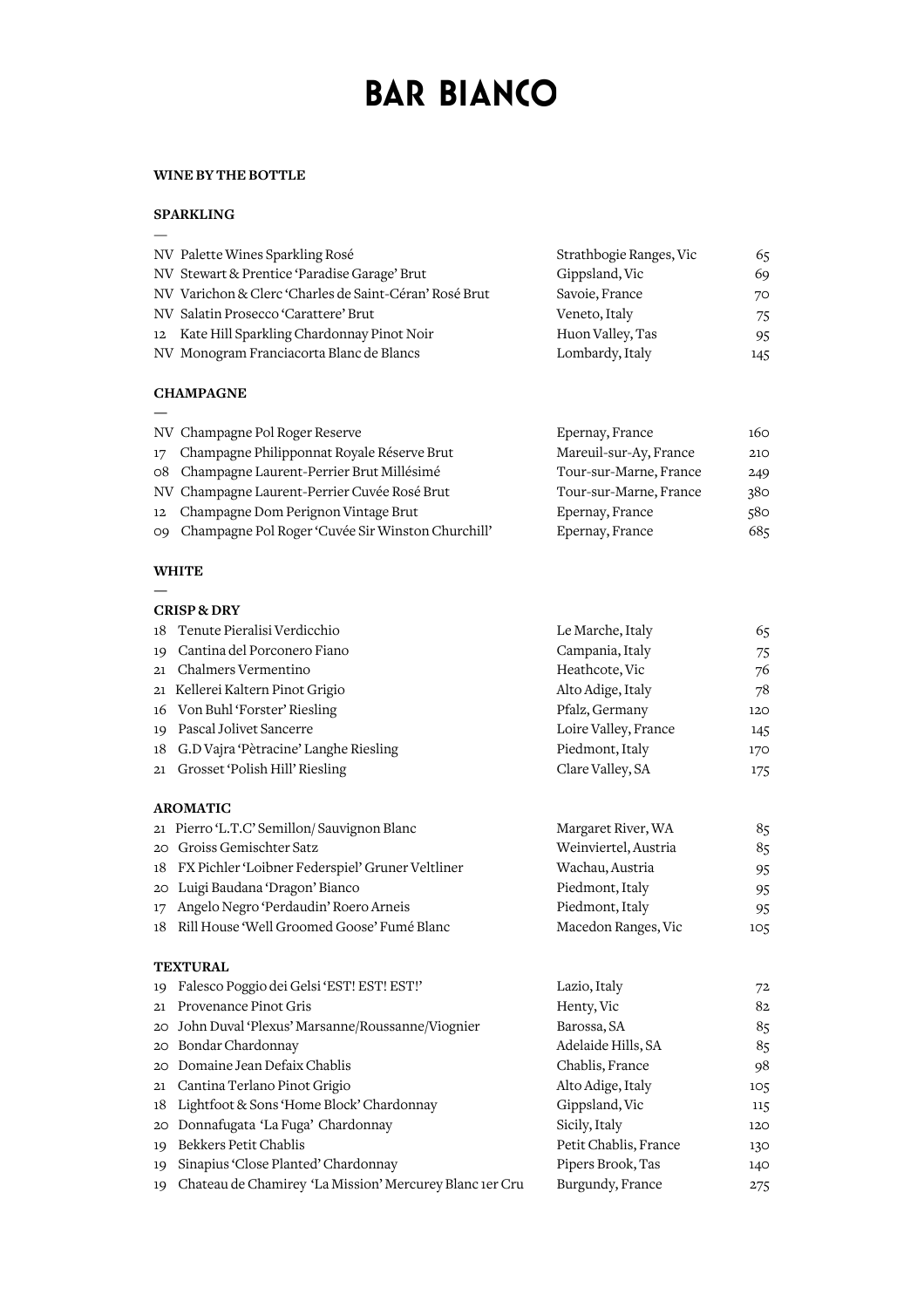# **BAR BIANCO**

# **WHITE(CONT'D)**

**—**

|    | <b>FULL-BODIED</b>                                     |                           |     |  |  |
|----|--------------------------------------------------------|---------------------------|-----|--|--|
|    | 20 San Pietro Chardonnay                               | Mornington Peninsula, Vic | 64  |  |  |
|    | 20 Scorpo 'Bestia' Pinot Grigio (Skin Contact)         | Mornington Peninsula, Vic | 90  |  |  |
|    | 14 TarraWarra Estate Reserve Chardonnay Cellar Release | Yarra Valley, Vic         | 125 |  |  |
|    | 18 Voyager Estate 'Broadvale Block 5' Chardonnay       | Margaret River, WA        | 150 |  |  |
|    | 20 Chardonnay by Farr                                  | Geelong, Vic              | 250 |  |  |
|    | 20 Pierro Chardonnay                                   | Margaret River, WA        | 265 |  |  |
|    | 17 Levantine Hill 'Katherine's Paddock' Chardonnay     | Yarra Valley, Vic         | 285 |  |  |
|    | 18 William Fevre 'Montée de Tonnerre' Chablis 1er Cru  | Chablis, France           | 295 |  |  |
|    | 16 La Spinetta 'Lidia' Chardonnay                      | Piedmont, Italy           | 320 |  |  |
|    | 19 Leeuwin Estate 'Art Series' Chardonnay              | Margaret River, WA        | 340 |  |  |
| 19 | Gantenbein Chardonnay                                  | Graubunden, Switzerland   | 385 |  |  |
|    |                                                        |                           |     |  |  |

### **ROSÉ**  $\equiv$

| 19 Longview 'Juno' Nebbiolo Rosato | Adelaide Hills, SA | 69 |
|------------------------------------|--------------------|----|
| 19 Vins Breban 'La Tonnelle' Rosé  | Provence, France   | 74 |
| 20 Viberti 'La Gemella' Rosata     | Piedmont, Italy    | 78 |
| 17 Cantina Terlano Lagrein Rosé    | Alto Adige, Italy  | 85 |

## **RED**

Gantenbein Pinot Noir

|                 | <b>FRUIT-FORWARD</b>                                                                  |                           |      |
|-----------------|---------------------------------------------------------------------------------------|---------------------------|------|
|                 | 20 Dominique Piron Beaujolais-Villages Gamay                                          | Beaujolais, France        | 75   |
| 20              | Provenance Pinot Noir                                                                 | Golden Plains, Vic        | 80   |
| 17              | Eugenio Collavini 'More' Merlot/Refosco                                               | Trevenezie, Italy         | 84   |
| 20              | Le Morette Bardolino Classico (Chilled)                                               | Veneto, Italy             | 85   |
| 20              | Bellbrae Estate 'Bird Rock' Pinot Noir                                                | Geelong, Vic              | 87   |
| 19              | Quealy 'Musk Creek' Pinot Noir                                                        | Mornington Peninsula, Vic | 90   |
| 19              | Montalbera Ruchè di Castagnole Monferrato 'Laccento'                                  | Piedmont, Italy           | 110  |
| 18              | Tornatore Etna Rosso                                                                  | Sicily, Italy             | 115  |
| 20 <sup>o</sup> | Gembrook Hill Pinot Noir                                                              | Yarra Valley, Vic         | 140  |
|                 | 20 Bannockburn Pinot Noir                                                             | Geelong, Vic              | 145  |
| 21              | Sorrenberg Gamay                                                                      | Beechworth, Vic           | 175  |
| 19              | Domaine Faiveley Gevrey-Chambertin 'Vieilles Vignes'                                  | Burgundy, France          | 230  |
|                 | <b>BRIGHT &amp; LIVELY</b>                                                            |                           |      |
| 19              | Tenute Rossetti Chianti                                                               | Tuscany, Italy            | 78   |
|                 | 20 Pico Maccario 'Lavignone' Barbera d'Asti                                           | Piedmont, Italy           | 78   |
| $17 \,$         | Altesino Rosso Sangiovese/Merlot/Cabernet Sauvignon                                   | Tuscany, Italy            | 90   |
| 19              | Albino Rocca Dolcetto D'Alba                                                          | Piedmont, Italy           | 95   |
| 19              | Adelina Cabernet Sauvignon/Cabernet Franc                                             | McLaren Vale, SA          | 100  |
| 19              | Viberti Langhe Nebbiolo                                                               | Piedmont, Italy           | 105  |
| 19              | Sandrone Barbera d'Alba                                                               | Piedmont, Italy           | 165  |
| 18              | Tenuta San Guido 'Sassicaia' Cabernet. Sauvignon/ Cab. Franc Bolgheri, Tuscany, Italy |                           | 1750 |
|                 | <b>EARTHY</b>                                                                         |                           |      |
| 18              | Circe Pinot Noir                                                                      | Mornington Peninsula, Vic | 82   |
| 17              | Lightfoot & Sons 'Cliff Block' Pinot Noir                                             | Gippsland, Vic            | 115  |
| 20              | Sinapius 'Close Planted' Pinot Noir                                                   | Pipers Brook, Tas         | 155  |
| 19              | Ata Rangi Pinot Noir                                                                  | Martinborough, NZ         | 230  |
| 19              | Sangreal By Farr Pinot Noir                                                           | Geelong, Vic              | 295  |
| 17              | Levantine Hill 'Colleen's Paddock' Pinot Noir                                         | Yarra Valley, Vic         | 350  |
| 18              | Domaine de Montille Nuit-St-Georges 'Aux Thorey' 1er Cru                              | Burgundy, France          | 350  |

Graubunden, Switzerland